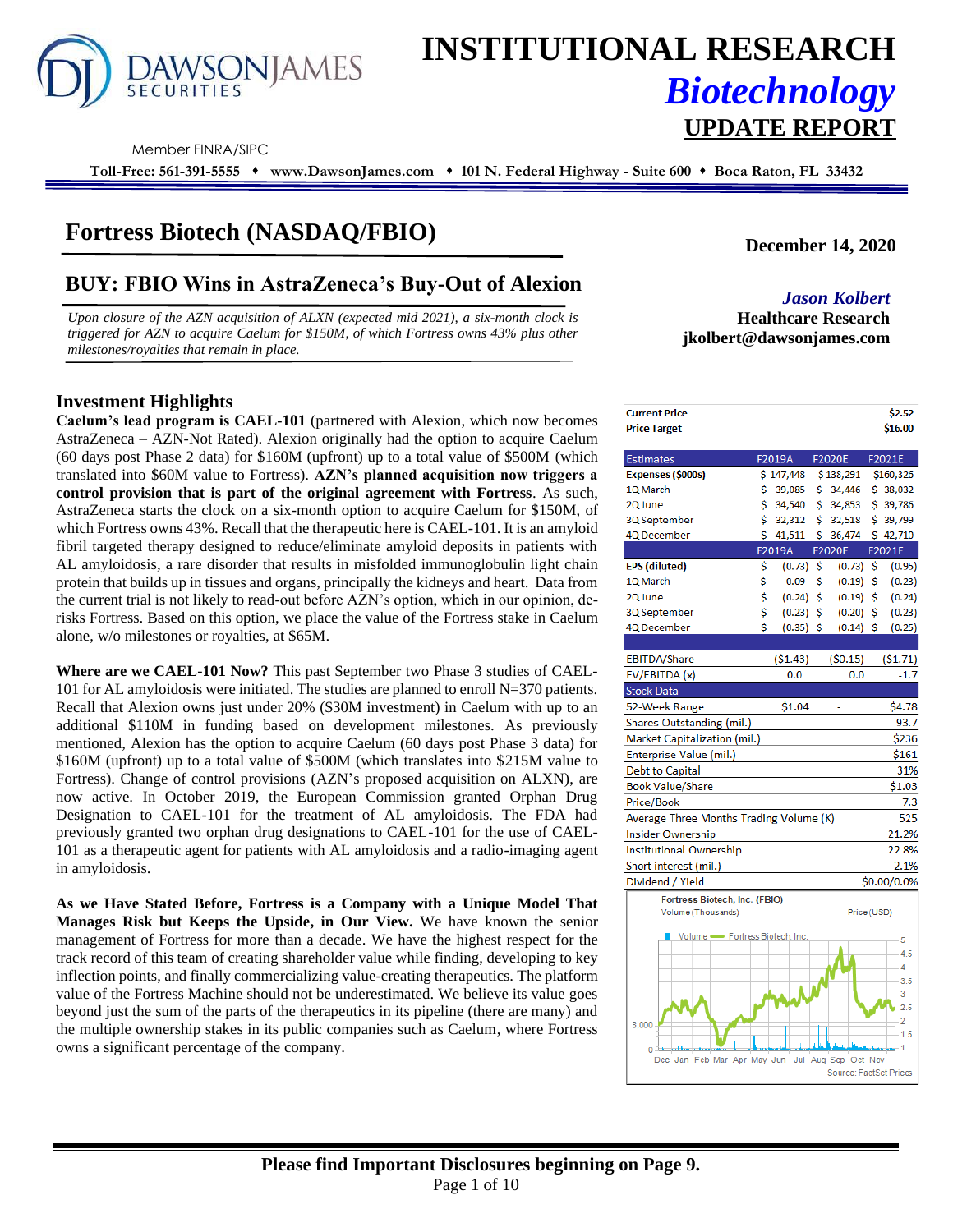

**Cyprium Therapeutics (private), ̴79% owned by Fortress - Menkes Disease.** Cyprium is developing CUTX-101 for Menkes disease, a rare genetic disorder affecting about 1 in 100,000 newborns. It is an X-linked recessive disorder of copper metabolism caused by mutations in ATP7A, an evolutionarily conserved copper-transporting ATPase. The disease may cause weak muscle and bone structure, a delay in normal development, seizures, neurodegeneration, and many other painful symptoms, and, ultimately, death. Because of the intensity of the symptoms, infants diagnosed with Menkes disease rarely live past three years of age. CUTX-101 showed a 28% reduction in mortality (early treatment) and improvements in neurodevelopment in a Phase 1-2 trial. We note that in August, Fortress reported positive top-line clinical efficacy results for CUTX-101. The study demonstrated statistically significant improvement in overall survival for Menkes disease subjects who received early treatment (ET) with CUTX-101, compared to an untreated historical control (HC) cohort, with a nearly 80% reduction in the risk of death (Hazard Ratio =  $0.21$ , p<0.0001). Median survival for the ET cohort was 14.8 years (177.1 months) compared to 1.3 years (15.9 months) for the untreated HC cohort.

**A Phase 3 trial is now completed, with a rolling NDA submission slated in 1Q21.** We note that the FDA previously granted Orphan Drug, Fast Track, and Rare Pediatric Disease Designations to CUTX-101. Given the nature of this disease, a pediatric voucher is also possible.

**Dermatology - Not a bad business**. Fortress's 3Q produced \$9M-plus in revenues. The company continues to acquire and launch new products building the dermatology franchise. We expect to see a robust growth rate as market penetration continues to develop.

**MB-107 (Lentiviral Gene Therapy for XSCID): Orphan Bubble Boys. Mustang (MBIO-Not Rated) is Leveraging CAR-T and**  Going Pivotal. Mustang Bio is developing MB-107 for bubble boy disease using a first-in-class ex-vivo lentiviral gene therapy that has already shown great promise in two early-stage trials. FBIO owns ~30% of Mustang and is entitled to a 4.5% royalty in 107, as well as a 2.5% equity dividend annually. We see peak revenues for MBIO on just 107 alone in the \$50M range, suggesting fair value at 4-5x revenues of \$250M, without the rest of MBIO's pipeline. That equates to \$75M in value back to FBIO just for the ownership stake; add in the royalty and dividend, and we get closer to the \$100M mark. **We could see this program translate (and the adult program too), into priority vouchers for Fortress.**

**Cancer Immunotherapy - Building a Better Mouse Trap (TKI & PD-L1).** CheckPoint (CKPT) is developing an EGFR Tyrosine Kinase Inhibitor (TKI) known as CK-101 and has an anti-PD-L1 antibody (Cosibelimab). The PD-L1 has shown substantial efficacy in multiple tumor types with a well-tolerated safety profile. In September, Fortress announced (updated) positive interim results from the ongoing global, open-label, multicohort, Phase 1 clinical trial of the anti-PD-L1 antibody, cosibelimab, in patients with advanced cancers, including the registration-enabling cohort of patients with metastatic cutaneous squamous cell carcinoma ("mCSCC"). Cosibelimab demonstrated a 51.4% objective response rate ("ORR") and 13.5% complete response rate, which is nearly double the complete response rate observed at the time of previous analysis.

**So how does FBIO benefit?** CKPT is approx. 23% (post financing) owned by FBIO, which also gets a 4.5% royalty on sales of both programs above and again, here too, receives an annual 2.5% equity dividend. The PD-L1 market alone represents a blockbuster opportunity. We believe that the revenue potential is high. Fortress's 32% stake in Checkpoint, plus the product royalty, could prove quite valuable. Given the revenue potential, it suggests to us that Checkpoint could easily be worth (3-5x revenues) or \$2B in market value (must be adjusted for NPV), 32% of which is owned by FBIO or \$640M in value and again, that is without the royalty or dividend valued.

**Valuation:** Please see our discussion of valuation on the following pages. Valuation is a complex discussion for Fortress as it represents a "platform therapeutics company" that has significant ownership stakes in companies such as Mustang Bio.

**Risks to our thesis include the following:** (1) commercial; (2) regulatory; (3) clinical; (4) financial; and (5) intellectual property. We review these and other risks in the risk section of this report.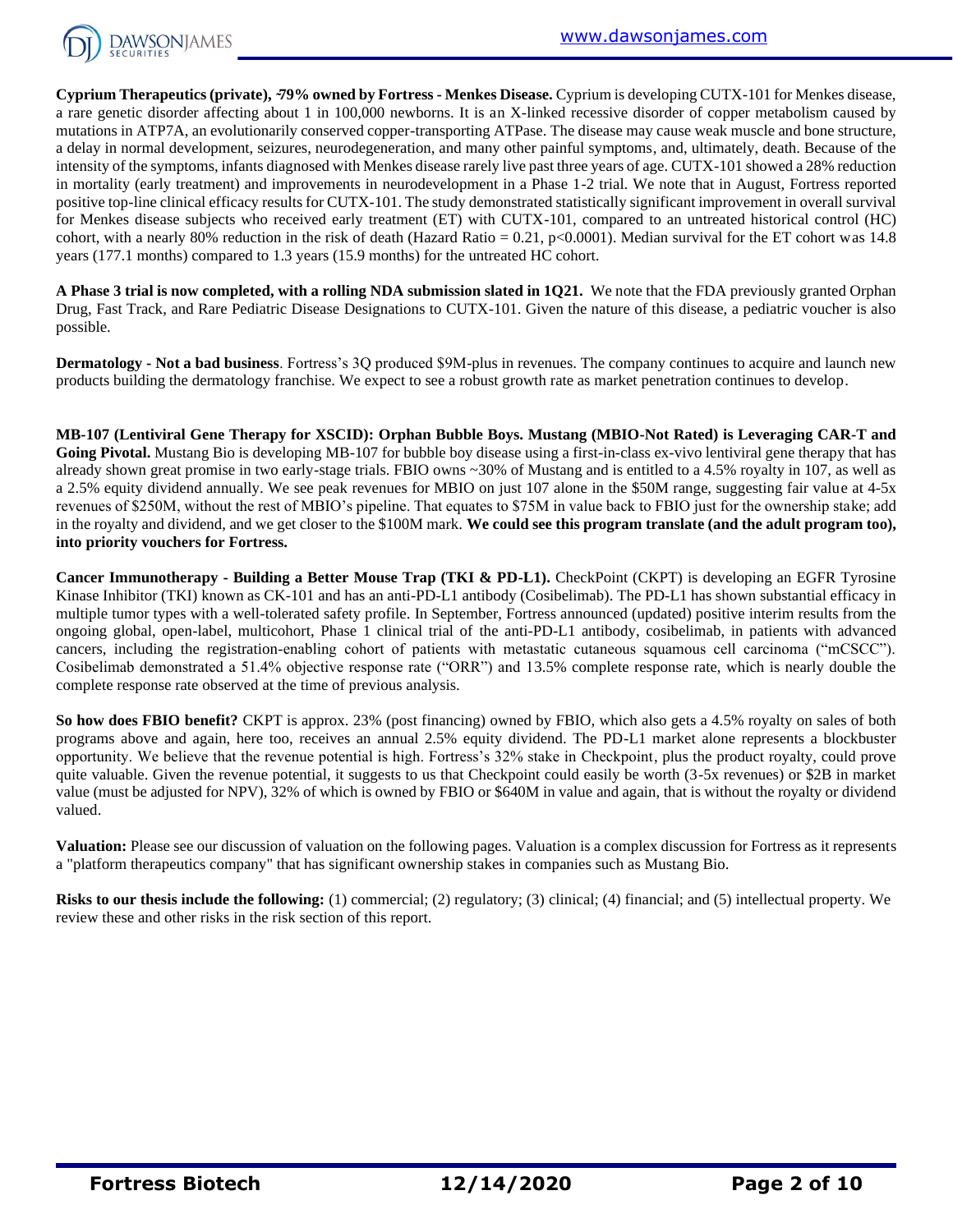

#### **Model Assumptions**

- 1. Our probability of success for Tramadol is just 10% with commercialization in 2023.
- 2. We model five late-stage therapeutic products (below) and apply to each one its own probability of success factor.
- 3. Each model assumes launch timing, market share, and pricing.
- 4. Models are based on available statistics for prevalence and incidence of the target therapeutic indication.
- 5. Price is based on our understanding of the market and the duration of therapy annually.
- 6. Our model assumes certain milestones are achieved, for example, a voucher associated with Menkes disease program is monetized.

#### **Exhibit 1. Product Models**

| <b>Exhibit 1. Product Models</b>                        |            |            |            |                        |                             |                        |                                     |                                        |                        |                        |                                      |                                      |                        |
|---------------------------------------------------------|------------|------------|------------|------------------------|-----------------------------|------------------------|-------------------------------------|----------------------------------------|------------------------|------------------------|--------------------------------------|--------------------------------------|------------------------|
| <b>Avenue Therapeutics</b>                              | 2018E      | 2019E      | 2020E      | 2021E                  | 2022E                       | 2023E                  | 2024E                               | 2025E                                  | 2026E                  | 2027E                  | 2028E                                | 2029E                                | 2030E                  |
| IV Tramadol                                             |            |            |            |                        |                             |                        |                                     |                                        |                        |                        |                                      |                                      |                        |
| IV pain relievers market<br>Cost of Therapy             | 10,000,000 | 10,010,000 | 10,020,010 | 10,030,030<br>\$200.00 | 10,040,060<br>\$200.00      | 10,050,100<br>\$202.00 | 10,060,150<br>\$204.02              | 10,070,210<br>\$206.06                 | 10,080,281<br>\$208.12 | 10,090,361<br>\$210.20 | 10,100,451<br>\$212.30               | 10,110,552<br>\$214.43               | 10,120,662<br>\$216.57 |
| Price Change                                            |            |            |            |                        | 1.0%                        | 1.0%                   | 1.0%                                | 1.0%                                   | 1.0%                   | 1.0%                   | 1.0%                                 | 1.0%                                 | 1.0%                   |
| Market share                                            |            |            |            | 0%                     | 0%                          | 4%                     | 10%                                 | 20%                                    | 30%                    | 35%                    | 40%                                  | 45%                                  | 45%                    |
| Patients Treated with a Course<br>Revenues (000)        |            |            |            | $\overline{0}$         | $\overline{0}$              | 402,004<br>81,205      | 1,006,015<br>205.247                | 2,014,042<br>415.014                   | 3,024,084<br>629,375   | 3,531,626<br>742.355   | 4,040,180<br>857,747                 | 4,549,748<br>975,589                 | 4,554,298<br>986.330   |
| Probability of Success (Phase 3)                        |            |            |            | 10%                    | 10%                         | 10%                    | 10%                                 | 10%                                    | 10%                    | 10%                    | 10%                                  | 10%                                  | 10%                    |
| <b>Adjusted Revenues (000)</b>                          |            |            |            | Ŝ<br>\$.               |                             | 8.120                  | 20.525                              | 41,501<br>- 9<br><b>S</b>              | 62,937<br>S            | 74,235                 | 85,775 \$<br>.s                      | 97,559<br>×,                         | 98,633                 |
|                                                         |            |            |            |                        |                             |                        |                                     |                                        |                        |                        |                                      |                                      |                        |
| <b>Mustang Bio</b>                                      | 2018E      | 2019E      | 2020E      | 2021E                  | 2022E                       | 2023E                  | 2024E                               | 2025E                                  | 2026E                  | 2027E                  | 2028E                                | 2029E                                | 2030E                  |
| MB-107 "Bubble Boy"                                     |            |            |            |                        |                             |                        |                                     |                                        |                        |                        |                                      |                                      |                        |
| Current "Reservoir" patients (U.S. and ex-U.S. markets) |            |            |            |                        | 1,050                       | 1,125                  | 900                                 | 600                                    | 500                    | 575                    | 475                                  | 375                                  | 275                    |
| New Cases a year (U.S. and ex-U.S. markets)             |            |            |            |                        | 75                          | 75                     | 75                                  | 75                                     | 75                     | 75                     | 75                                   | 75                                   | 75                     |
| Market Share Prevalance                                 |            |            |            |                        | 10%                         | 20%                    | 35%                                 | 55%                                    | 60%                    | 65%                    | 70%                                  | 75%                                  | 80%                    |
| Market Share New Cases                                  |            |            |            |                        | 10%                         | 20%                    | 35%                                 | 55%                                    | 75%                    | 85%                    | 90%                                  | 90%                                  | 90%                    |
| Total patients treated                                  |            |            |            |                        | 113                         | 240                    | 341                                 | 371                                    | 356                    | 438                    | 400                                  | 349                                  | 288                    |
| Cost of Therapy (one-time)                              |            |            |            |                        | $$1,500,000$ \$             | 1,500,000              | 1,500,000<br>£.                     | 1,500,000<br>-S<br>- 8                 | 1,500,000<br>-S        | 1,500,000              | -S<br>1,500,000 \$                   | 1,500,000<br>-8                      | 1,500,000              |
| Revenues (M)                                            |            |            |            |                        | 168,750                     | 360,000                | 511,875                             | 556,875                                | 534,375                | 656,250                | 600,000                              | 523,125                              | 431,250                |
| Probability of Success (Phase 2/3)                      |            |            |            |                        | 30%                         | 30%                    | 30%                                 | 30%                                    | 30%                    | 30%                    | 30%                                  | 30%                                  | 30%                    |
| Adjusted Revenues (M)                                   |            |            |            |                        | $50,625$ \$<br>Ŝ            | 108,000                | -Ś<br>153,563                       | -\$<br>167,063<br>- \$                 | 160,313<br>- S         | 196,875                | 180,000 \$<br>-Ś                     | 156,938<br>Ŝ.                        | 129,375                |
| Royalty assumed                                         |            |            |            |                        | 4.5%                        | 4.5%                   | 4.5%                                | 4.5%                                   | 4.5%                   | 4.5%                   | 4.5%                                 | 4.5%                                 | 4.5%                   |
| Royalty revenue (000)                                   |            |            |            | S                      | 2,278<br>$\mathbf{\hat{s}}$ | 4,860                  | 6,910 \$<br>- S                     | 7,518<br>$\mathbf{s}$                  | $7,214$ \$             | 8,859 \$               | 8,100 \$                             | 7,062 \$                             | 5,822                  |
| CheckPoint PD-L1 in NSCLC                               | 2018E      | 2019E      | 2020E      | 2021E                  | 2022E                       | 2023E                  | 2024E                               | 2025E                                  | 2026E                  | 2027E                  | 2028E                                | 2029E                                | 2030E                  |
| Cosibelimab (NSCLC)                                     |            |            |            |                        |                             |                        |                                     |                                        |                        |                        |                                      |                                      |                        |
| New cases of lung cancer/year                           |            | 228,150    | 228,150    | 228,150                | 228,150                     | 228,150                | 228,150                             | 228,150                                | 228,150                | 228,150                | 228,150                              | 228,150                              | 228,150                |
| Patients - PDL1 Option                                  |            | 75%        | 75%        | 75%                    | 75%                         | 75%                    | 75%                                 | 75%                                    | 75%                    | 75%                    | 75%                                  | 75%                                  | 75%                    |
| Target patient population                               |            | 171.113    | 171.113    | 171.113                | 171.113                     | 171.113                | 171.113                             | 171.113                                | 171.113                | 171.113                | 171.113                              | 171.113                              | 171.113                |
| Market share                                            |            |            |            |                        |                             | 1%                     | 2%                                  | 4%                                     | 6%                     | 8%                     | 10%                                  | 12%                                  | 14%                    |
| Patients treated                                        |            |            |            |                        |                             | 1,711                  | 3,422                               | 6,845                                  | 10,267                 | 13,689                 | 17,111                               | 20,534                               | 23,956                 |
| Costs                                                   |            |            |            |                        | s                           | 35,000                 | 55,000 \$<br>- S                    | 55,000<br>- S                          | 55,000<br>- S          | 55,000                 | 55,000 \$<br>- S                     | 55,000<br>s                          | 55,000                 |
| Revenues ('000)                                         |            |            |            |                        | <sub>\$</sub>               | 59,889                 | 188,224 \$<br>- \$                  | 376,448 \$                             | 564,671 \$             | 752,895                | 941,119 \$<br>- S                    | 1,129,343 \$                         | 1,317,566              |
| Probability of Success                                  |            |            |            |                        |                             | 50%                    | 50%                                 | 50%                                    | 50%                    | 50%                    | 50%                                  | 50%                                  | 50%                    |
| Adjusted Revenues (M)                                   |            |            |            |                        | s                           | 29.945                 | 94.112<br>-S                        | 188,224<br>- S<br>- S                  | 282,336<br>-S          | 376,448                | 470,559 \$<br>-S                     | 564,671<br>- S                       | 658,783                |
| Royalty assumed                                         | 4.5%       | 4.5%       | 4.5%       | 4.5%                   | 4.5%                        | 4.5%                   | 4.5%                                | 4.5%                                   | 4.5%                   | 4.5%                   | 4.5%                                 | 4.5%                                 | 4.5%                   |
| Royalty revenue (000)                                   |            |            |            |                        |                             |                        |                                     | $1,348$ \$                             | 4,235 \$               | 8,470 \$               | 12,705 \$                            | 16,940 \$                            | 21,175                 |
|                                                         |            |            |            |                        |                             |                        |                                     |                                        |                        |                        |                                      |                                      |                        |
| <b>CheckPoint TKI in NSCLC</b>                          | 2018E      | 2019E      | 2020E      | 2021E                  | 2022E                       | 2023E                  | 2024E                               | 2025E                                  | 2026E                  | 2027E                  | 2028E                                | 2029E                                | 2030E                  |
| CK-101 (EGFR mutation + LC)                             |            |            |            |                        |                             |                        |                                     |                                        |                        |                        |                                      |                                      |                        |
| New cases of lung cancer/year                           |            | 228,150    | 228,150    | 228,150                | 228,150                     | 228,150                | 228,150                             | 228,150                                | 228,150                | 228,150                | 228,150                              | 228,150                              | 228,150                |
| Total Lung Cancer Market size (M)                       |            | 19,250,000 | 19,478,150 | 19,706,300             | 19,934,450                  | 20,162,600             | 20,390,750                          | 20,618,900                             | 20,847,050             | 21,075,200             | 21,303,350                           | 21,531,500                           | 21,759,650             |
| Total NSCLC lung cancer                                 |            | 16,362,500 | 16,556,428 | 16,750,355             | 16,944,283                  | 17,138,210             | 17,332,138                          | 17,526,065                             | 17,719,993             | 17,913,920             | 18,107,848                           | 18,301,775                           | 18,495,703             |
| % of patients with EGFR/NSCLC patients                  |            | 26%        | 26%        | 26%                    | 26%                         | 26%                    | 26%                                 | 26%                                    | 26%                    | 26%                    | 26%                                  | 26%                                  | 26%                    |
| Patients with EGFR/NSCLC patients                       |            |            |            |                        |                             | 59,319                 | 59,319                              | 59,319                                 | 59,319                 | 59,319                 | 59,319                               | 59,319                               | 59,319                 |
| Market share                                            |            |            |            |                        |                             | 5%                     | 10%                                 | 12%                                    | 14%                    | 15%                    | 16%                                  | 17%                                  | 18%                    |
| Treated patients (000)                                  |            |            |            |                        |                             | 2.966                  | 5,932                               | 7,118                                  | 8,305                  | 8,898                  | 9,491                                | 10,084                               | 10,677                 |
| Cost (competition-\$15.240/month)                       |            |            |            |                        | s.                          | 182.880                | $\hat{\mathbf{z}}$<br><b>182 SB</b> | 182880<br>$\hat{\mathbf{z}}$<br>$\sim$ | 182.880<br>s,          | <b>088 CRI</b>         | $\hat{\mathbf{x}}$<br><b>182 880</b> | <b>182 880</b><br>$\hat{\mathbf{z}}$ | <b>182 880</b>         |

| Total NSCLC lung cancer                |       | 16,362,500 | 16,556,428 | 16,750,355 | 16,944,283 | 17,138,210   | 17,332,138         | 17,526,065 | 17,719,993   | 17,913,920      | 18,107,848         | 18,301,775    | 18,495,703 |
|----------------------------------------|-------|------------|------------|------------|------------|--------------|--------------------|------------|--------------|-----------------|--------------------|---------------|------------|
| % of patients with EGFR/NSCLC patients |       | 26%        | 26%        | 26%        | 26%        | 26%          | 26%                | 26%        | 26%          | 26%             | 26%                | 26%           | 26%        |
| Patients with EGFR/NSCLC patients      |       |            |            |            |            | 59,319       | 59,319             | 59,319     | 59,319       | 59,319          | 59,319             | 59,319        | 59,319     |
| Market share                           |       |            |            |            |            | 5%           | 10%                | 12%        | 14%          | 15%             | 16%                | 17%           | 18%        |
| Treated patients (000)                 |       |            |            |            |            | 2.966        | 5,932              | 7.118      | 8.305        | 8,898           | 9,491              | 10,084        | 10.677     |
| Cost (competition=\$15,240/month)      |       |            |            |            |            | 182,880      | 182,880 \$<br>- S  | 182,880    | 182,880      | 182,880<br>- 55 | 182,880 \$         | 182,880 \$    | 182,880    |
| Revenues ('000)                        |       |            |            |            |            | 542.413      | 1,084,826 \$<br>s. | 1.301.791  | 1,518,756    | .627.239<br>-55 | 1.735.721 \$<br>-S | ,844,204<br>s | ,952,687   |
| Probability of Success                 |       |            |            |            |            | 30%          | 30%                | 30%        | 30%          | 30%             | 30%                | 30%           | 30%        |
| Adjusted Revenues (000)                |       |            |            |            |            | 162,724      | 325.448 \$         | 390,537    | 455.627<br>ъ | 488.172<br>-S   | 520,716 \$         | 553,261<br>s  | 585,806    |
| Royalty assumed                        |       |            |            |            |            | 4.5%         | 4.5%               | 4.5%       | 4.5%         | 4.5%            | 4.5%               | 4.5%          | 4.5%       |
| Royalty revenue (000)                  |       |            |            |            |            | 7,323<br>- 5 | 14,645 \$          | 17,574     | 20,503<br>-S | 21,968<br>-53   | 23,432 \$          | 24,897 \$     | 26,361     |
|                                        |       |            |            |            |            |              |                    |            |              |                 |                    |               |            |
| <b>Cyprium Therapeutics (private)</b>  | 2018E | 2019E      | 2020E      | 2021E      | 2022E      | 2023E        | 2024E              | 2025E      | 2026E        | 2027E           | 2028E              | 2029E         | 2030E      |
| CUTX-101 (Menkes Disease)              |       |            |            |            |            |              |                    |            |              |                 |                    |               |            |
| Prevalance (USA)                       | 2.720 | 2.720      | 2.720      | 2.720      | 2.720      | 2.720        | 2.720              | 2,720      | 2,720        | 2,720           | 2.720              | 2,720         | 2,720      |
| Incidence annualy (USA)                | 3.000 | 3,000      | 3.000      | 3.000      | 3,000      | 3,000        | 3,000              | 3,000      | 3,000        | 3,000           | 3,000              | 3,000         | 3,000      |
| Target patient population              | 2.500 | 2.500      | 2.500      | 2.500      | 2.500      | 2.500        | 2,500              | 2,500      | 2,500        | 2.500           | 2.500              | 2,500         | 2.500      |
| Market share                           |       | 0%         | 0%         | 0%         | 10%        | 30%          | 50%                | 70%        | 80%          | 80%             | 80%                | 80%           | 80%        |
| Patients treated                       |       |            |            |            | 250        | 750          | 1,250              | 1,750      | 2,000        | 2,000           | 2,000              | 2,000         | 2,000      |
| Price                                  |       |            |            |            | 300,000    | 300,000      | 300,000            | 300,000    | 300,000      | 300,000         | 300,000            | 300,000       | 300,000    |

Revenues (000) 75,000 225,000 375,000 525,000 600,000 600,000 600,000 600,000 600,000 Probability of Success 30% 30% 30% 30% 30% 30% 30% 30% 30% Adjusted Revenues (M) \$ 22,500 \$ 67,500 \$ 112,500 \$ 157,500 \$ 180,000 \$ 180,000 \$ 180,000 \$ 180,000 \$ 180,000 *Royalty assumed 4.5% 4.5% 4.5% 4.5% 4.5% 4.5% 4.5% 4.5% 4.5% 4.5%* **Royalty revenue (000)** \$ - \$ 1,013 \$ 3,038 \$ 5,063 \$ 7,088 \$ 8,100 \$ 8,100 \$ 8,100 \$ 8,100 \$ 8,100

*Source: Dawson James estimates, company reports*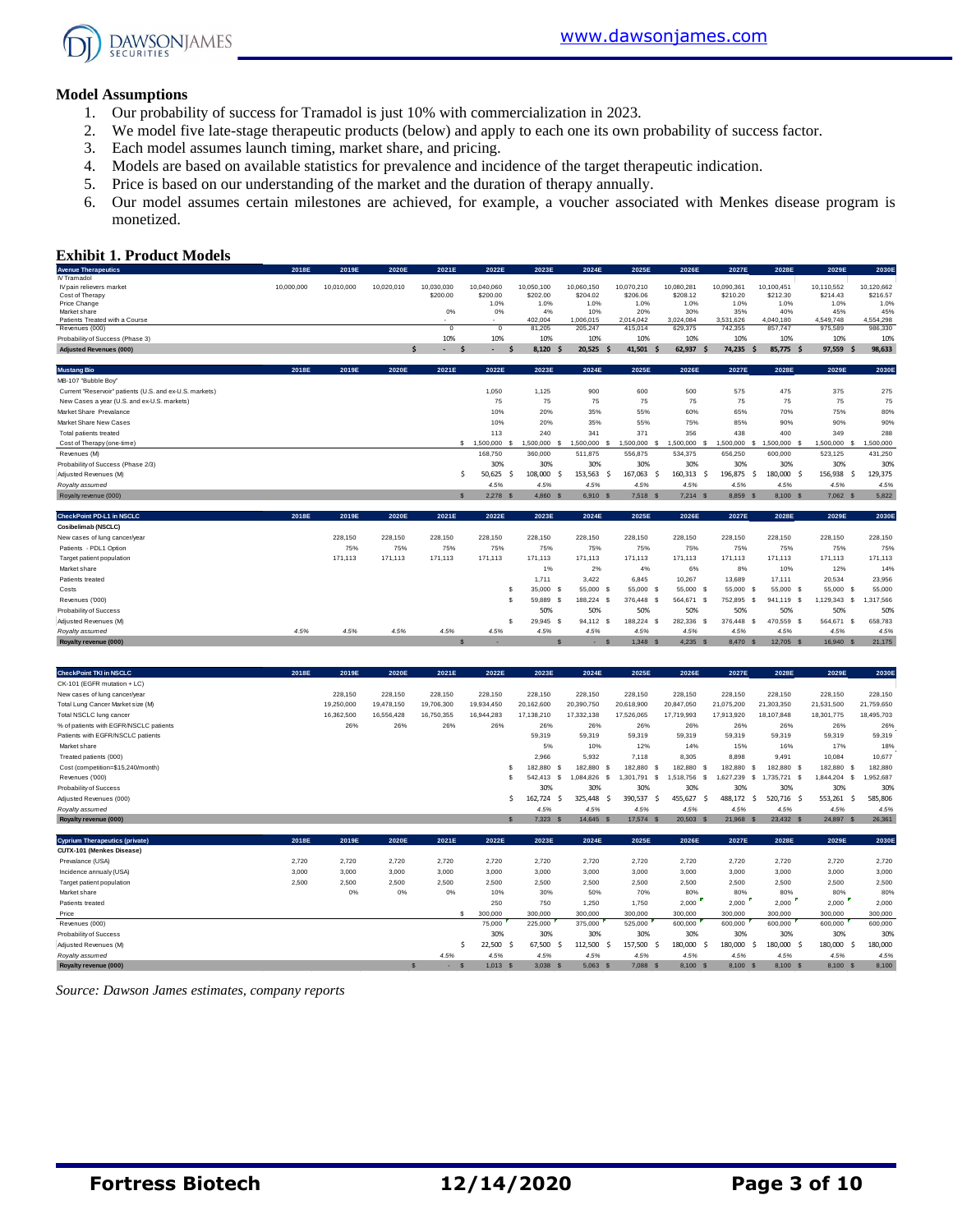

**Valuation:** How to value Fortress? As a reminder, Fortress, as the controlling entity, reports consolidated statements. Our valuation expenses are based on GAAP numbers, but we recognize this is conservative. If we substituted Non-GAAP projections, it would actually result in a higher valuation. There are multiple ways to value a "platform therapeutics company" such as Fortress that has a majority ownership in multiple public companies with the rights to royalties and milestones (such as monetization of a priority voucher), plus the company has its own internal products that are generating revenues and internal private companies that have their own therapeutic pipeline candidates. We choose to model the key products as they exist (inside and outside the company) and project them based on the ownership percentage to the Fortress income statement. We recognize that this is a "model." It is a method to forecast future value, i.e., reporting the revenues of outside companies based on the percentage ownership (not as a 100% consolidated entity), but we do show the consolidated expenses as they are currently reported by Fortress. We view our method as doubly conservative; that is, we cut the revenues but not the expenses. One might argue we need to assess each outside company, determine net income, and apply valuation metrics, based on the projected value of the external company. We leave that for "others" to do, as our purpose is to determine: is their upside to Fortress based on the value of the holding in the external companies, the product royalties, the annual stock dividend, and the internal companies and P&L metrics of Fortress itself? We conclude, yes. In our model, we do separate and show our projected revenues, royalties, and milestones. We model external and internal products. We then assume R&D, SG&A based on the current consolidated numbers. We project the share count as well as revenues, expenses, and, ultimately, net income out to 2030. For each individual product, we make certain assumptions about the timing and probability of success and apply these assumptions to our model. We apply a probability of success in our therapeutic models. This ranges from as low as just 10% to as high as 70% based on what we feel is the therapeutic risk that the product will advance. In addition to the success factor, we apply a 15% discount rate (r) in our Free Cash Flow to the Firm (FCFF), Discounted EPS (dEPS), and Sum of the Parts (SOP) models. We then average the result and round to the nearest

#### **Exhibit 2. Free Cash Flow Model (\$)**

| whole number to derive our \$16.00 12-month price target. |            |  |
|-----------------------------------------------------------|------------|--|
| <b>Exhibit 2. Free Cash Flow Model (\$)</b>               |            |  |
| Average                                                   | 16         |  |
| Price Target<br>Year                                      | 19<br>2021 |  |

| DCF Valuation Using FCF (mln): |            |            |            |           |        |         |         |         |         |         |         |         |
|--------------------------------|------------|------------|------------|-----------|--------|---------|---------|---------|---------|---------|---------|---------|
| units ('000)                   | 2019A      | 2020E      | 2021E      | 2022E     | 2023E  | 2024E   | 2025E   | 2026E   | 2027E   | 2028E   | 2029E   | 2030E   |
| EBIT                           | (101, 660) | (127, 214) | (130, 786) | (88, 877) | 41,242 | 179,653 | 285,107 | 364,314 | 423,769 | 465,013 | 504,382 | 538,992 |
| <b>Tax Rate</b>                | 0%         | 0%         | 0%         | 0%        | 0%     | 10%     | 15%     | 18%     | 20%     | 21%     | 21%     | 21%     |
| $EBIT(1-t)$                    | (101, 660) | (127, 214) | (130, 786) | (88, 877) | 41,242 | 161,688 | 242,341 | 298,738 | 339,015 | 367,360 | 398,462 | 425,804 |
| CapEx                          |            |            |            |           |        |         |         |         |         |         |         |         |
| Depreciation                   |            |            |            |           |        |         |         |         |         |         |         |         |
| Change in NWC                  |            |            |            |           |        |         |         |         |         |         |         |         |
| FCF                            | (101, 660) | (127, 214) | (130, 786) | (88, 877) | 41,242 | 161,688 | 242,341 | 298,738 | 339,015 | 367,360 | 398,462 | 425,804 |
| PV of FCF                      | (134, 445) | (146, 296) | (130, 786) | (77, 284) | 31,185 | 106,312 | 138,559 | 148,525 | 146,566 | 138,104 | 130,258 | 121,040 |
| Discount Rate                  | 15%        |            |            |           |        |         |         |         |         |         |         |         |
| Long Term Growth Rate          | 1%         |            |            |           |        |         |         |         |         |         |         |         |
| <b>Terminal Cash Flow</b>      | 3,071,868  |            |            |           |        |         |         |         |         |         |         |         |
| Terminal Value YE2030          | 873,217    |            |            |           |        |         |         |         |         |         |         |         |
| <b>NPV</b>                     | 1,479,400  |            |            |           |        |         |         |         |         |         |         |         |
| NPV-Debt                       | 9,396      |            |            |           |        |         |         |         |         |         |         |         |
| Shares out ('000)              | 79,158     | 2030E      |            |           |        |         |         |         |         |         |         |         |
| NPV Per Share                  | 19         |            |            |           |        |         |         |         |         |         |         |         |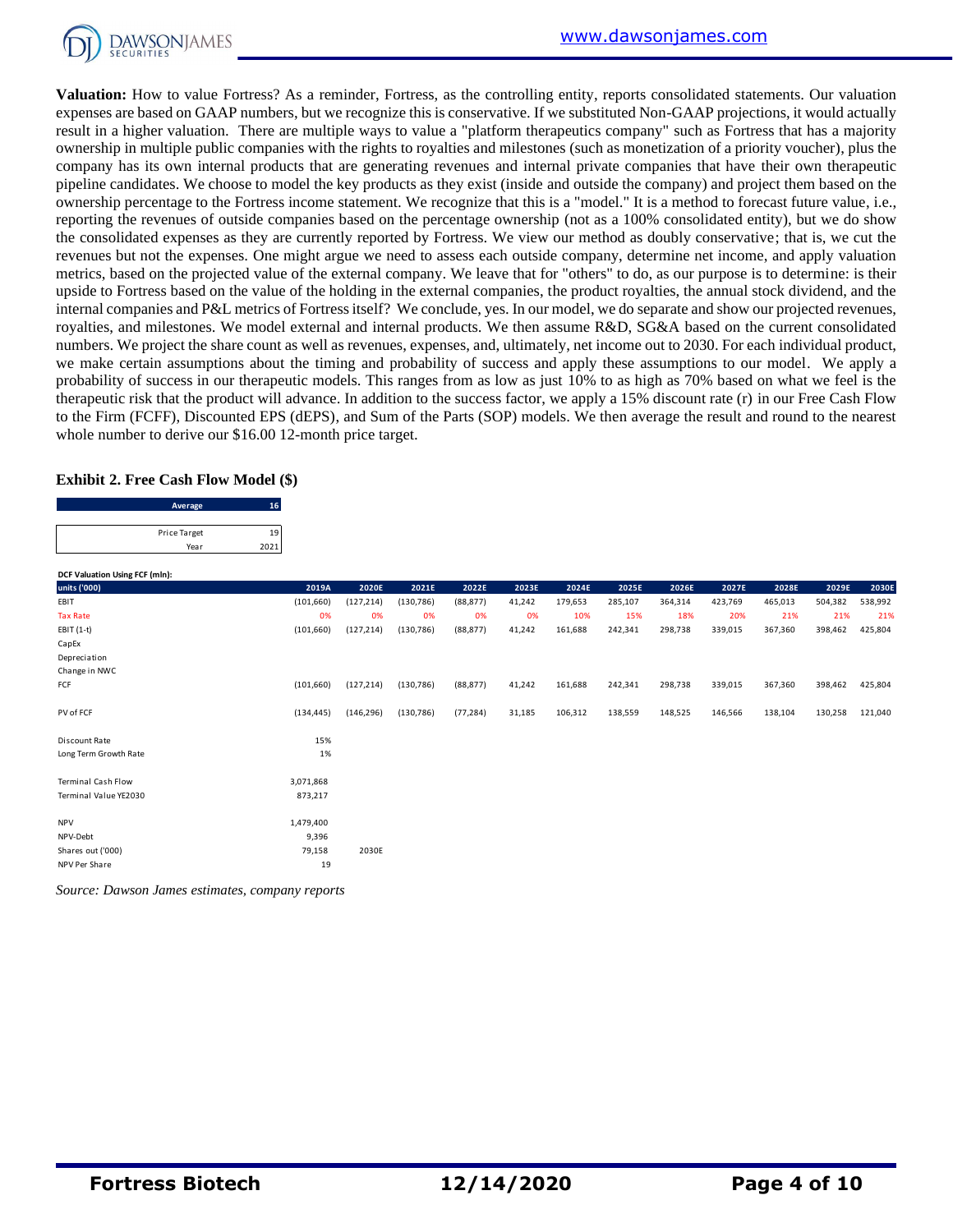

#### **Exhibit 3. Discounted-EPS Model**

| <b>Current Year</b>      | 2021 |
|--------------------------|------|
| Year of EPS              | 2030 |
| Earnings Multiple        | 10   |
| <b>Discount Factor</b>   | 15%  |
| <b>Selected Year EPS</b> | 5.54 |
| <b>NPV</b>               | 16   |

| Current Year<br>Year of EPS | 2021<br>2030 |          |    | Discount Rate and Earnings Multiple Varies, Year is Constant |       |       |       |       |       |
|-----------------------------|--------------|----------|----|--------------------------------------------------------------|-------|-------|-------|-------|-------|
| Earnings Multiple           | 10           |          |    | 5%                                                           | 10%   | 15%   | 20%   | 25%   | 30%   |
| Discount Factor             | 15%          | Earnings |    | 3.57                                                         | 2.35  | 1.57  | 1.07  | 0.74  | 0.52  |
| Selected Year EPS           | \$<br>5.54   | Multiple |    | 17.86                                                        | 11.75 | 7.87  | 5.37  | 3.72  | 2.61  |
| <b>NPV</b>                  | 16           |          | 10 | 35.71                                                        | 23.49 | 15.75 | 10.74 | 7.44  | 5.22  |
|                             |              |          | 15 | 53.57                                                        | 35.24 | 23.62 | 16.11 | 11.15 | 7.84  |
|                             |              |          | 20 | 71.42                                                        | 46.99 | 31.50 | 21.47 | 14.87 | 10.45 |
|                             |              |          | 25 | 89.28                                                        | 58.74 | 39.37 | 26.84 | 18.59 | 13.06 |
|                             |              |          | 30 | 107.13                                                       | 70.48 | 47.24 | 32.21 | 22.31 | 15.67 |
|                             |              |          | 35 | 124.99                                                       | 82.23 | 55.12 | 37.58 | 26.02 | 18.28 |

 *Source: Dawson James estimates*

#### **Exhibit 4. Sum-of-the-Parts Model**

| <b>Fortress Biotech</b>                 | LT Gr | Discount<br>Rate | Yrs to Peak    | % Success | Peak Sales<br>(MM's) | Term Val |
|-----------------------------------------|-------|------------------|----------------|-----------|----------------------|----------|
| <b>Avenue Tramadol IV (Pain)</b>        | 1%    | 15%              | $\overline{4}$ | 10%       | \$986                | \$7,045  |
| <b>NPV</b>                              |       |                  |                |           |                      | \$1.5    |
| Mustang MB-107 (bubble Boy)             | 1%    | 15%              | $\overline{3}$ | 70%       | \$431                | \$3,080  |
| <b>NPV</b>                              |       |                  |                |           |                      | \$5.4    |
| Cyprium CUTX-101 (Menke's Disease)      | 1%    | 30%              | $\overline{4}$ | 70%       | \$600                | \$2,069  |
| <b>NPV</b>                              |       |                  |                |           |                      | \$2      |
| <b>CheckPoint Cosibelimab (PD-L1)</b>   | 1%    | 30%              | $\overline{4}$ | 70%       | \$1,318              | \$4,543  |
| <b>NPV</b>                              |       |                  |                |           |                      | \$4      |
| <b>CheckPoint CK-101 (TRK)</b>          | 1%    | 30%              | $\overline{4}$ | 70%       | \$1,953              | \$6,733  |
| <b>NPV</b>                              |       |                  |                |           |                      | \$6.3    |
| Net Margin (Products)                   |       |                  |                |           |                      | 30%      |
| MM Shrs OS (2030E)                      |       |                  |                |           |                      | 78       |
| <b>Product Total NPV</b>                |       |                  |                |           |                      | \$13     |
| <b>Product Royalties NPV</b>            | 1%    | 15%              | $\overline{4}$ | 70%       | \$102                | \$729    |
| <b>NPV</b>                              |       |                  |                |           |                      | \$1.1    |
| NPV - Royalties & Products              |       |                  |                |           |                      | \$14.3   |
| <b>Milestones</b>                       | 1%    | 10%              | $\overline{2}$ | 70%       | \$100                | \$1,111  |
| <b>NPV</b>                              |       |                  |                |           |                      | \$2.5    |
| NPV - Royalties & Products & Milestones |       |                  |                |           |                      | \$16.8   |

*Source: Dawson James estimates*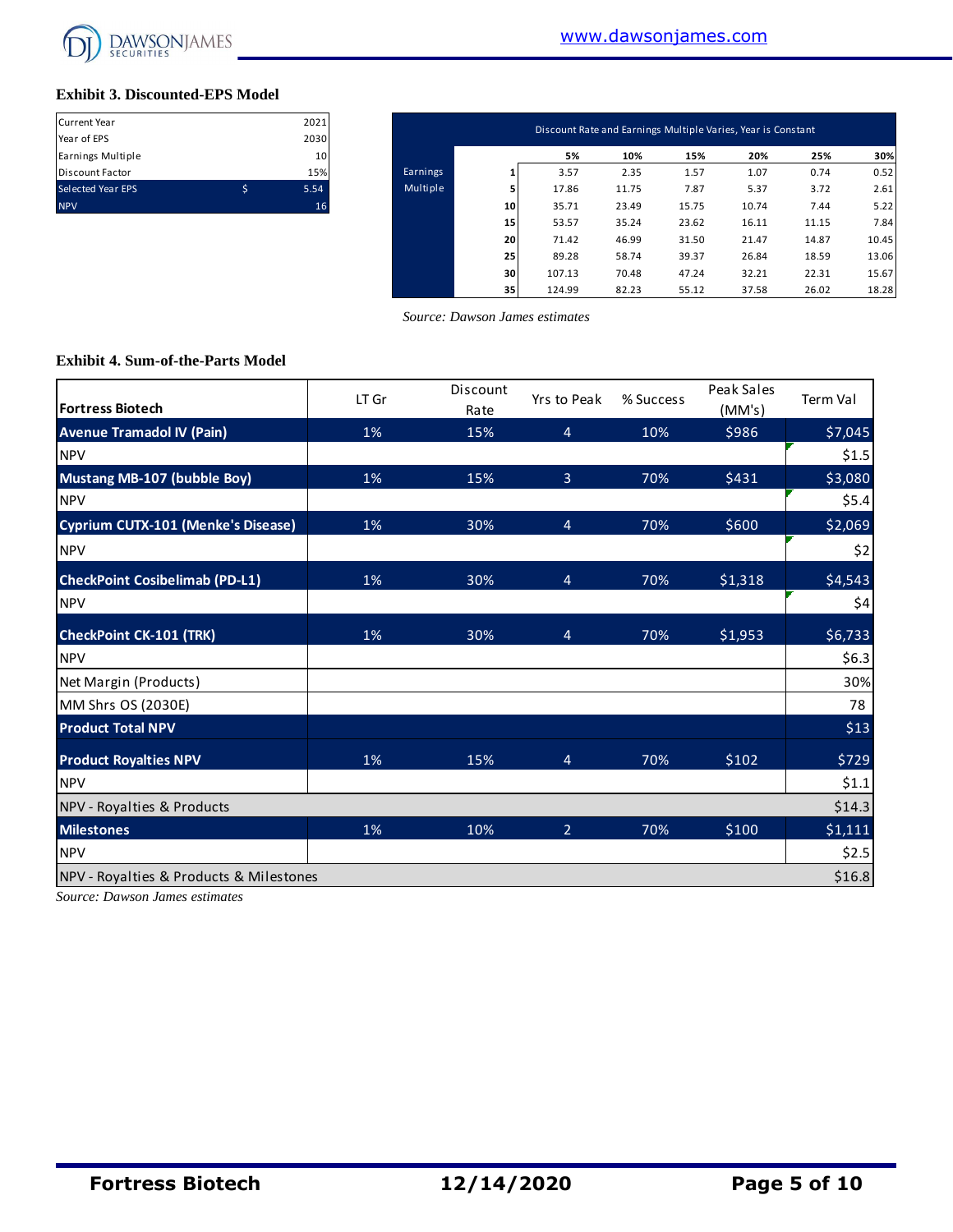

#### **Exhibit 5. Income Statement**

|                                                                                                                                                                                                                               | 2019A     |              |              |                         |                |                 |           |             |              |                |                               |                |                               |                   |                        |                     | 2027F                 |                        |                    |                    |
|-------------------------------------------------------------------------------------------------------------------------------------------------------------------------------------------------------------------------------|-----------|--------------|--------------|-------------------------|----------------|-----------------|-----------|-------------|--------------|----------------|-------------------------------|----------------|-------------------------------|-------------------|------------------------|---------------------|-----------------------|------------------------|--------------------|--------------------|
| Probability Revenue Forecast: ('000)<br>Avenue Therapeutics: IV Tramadol end use sales                                                                                                                                        |           |              |              |                         |                |                 | s         | s           | s            |                |                               |                | 8.120                         | 20,525            | 41,501                 | 62,937              | 74,235                | 85,775                 | 97,559             | 98,633             |
| Percent Owned by Fortress                                                                                                                                                                                                     | 32%       | 32%          | 32%          | 32%                     | 32%            | 32%             | 32%       | 32%         | 32%          | 32%            | 32%                           | 32%            | 32%                           | 329               | 32%                    | 32%                 | 32%                   | 329                    | 329                | 32%                |
| <b>Revenues Atributed back to Fortress</b>                                                                                                                                                                                    |           |              |              |                         |                |                 |           |             |              |                |                               |                | 2.599                         | 6,568             | 13,280                 | 20,140              | 23,755                | 27,448                 | 31,219             | 31,563             |
| Mustang Bio - Bubble Boy (MB-107)                                                                                                                                                                                             |           |              |              |                         |                |                 |           |             |              |                |                               | 50,625         | 108,000                       | 153,563           | 167,063                | 160,313             | 196,875               | 180,000                | 156,938            | 129,375            |
| Percent Owned by Fortress                                                                                                                                                                                                     | 30%       | 30%          | 30%          | 30%                     | 30%            | 30%             | 30%       | 30%         | 30%          | 30%            | 30%                           | 30%            | 30%                           | 30%               | 30%                    | 30%                 | 30 <sup>°</sup>       | 30 <sup>9</sup>        | 30%                | 30%                |
| <b>Revenues Atributed back to Fortress</b>                                                                                                                                                                                    |           | $\mathbf{0}$ | $\mathbf{o}$ | $\overline{\mathbf{0}}$ | $\Omega$       |                 |           |             |              |                |                               | 15.188         | 32,400                        | 46.069            | 50.119                 | 48.094              | 59.063                | 54,000                 | 47.081             | 38,813             |
| Cyprium -CUTX-101 - Menkes Disease                                                                                                                                                                                            |           |              |              |                         |                |                 | <b>s</b>  | s           | s            |                |                               | 22,500         | 67,500                        | 112,500           | 157,500                | 180,000             | 180,000               | 180,000                | 180,000            | 180,000            |
| Percent Owned by Fortress                                                                                                                                                                                                     | 89%       | 89%          | 89%          | 89%                     | 89%            | 89%             | 89%       | 89%         | 89%          | 89%            | 89%                           | 89%            | 89%                           | 89%               | 89%                    | 89%                 | 89%                   | 899                    | 89%                | 89%                |
| <b>Revenues Atributed back to Fortress</b>                                                                                                                                                                                    |           | $\mathbf 0$  | $\mathbf{o}$ | $\mathbf{0}$            |                |                 | $\Omega$  | $\mathbf 0$ | $\mathbf{0}$ | $\Omega$       |                               | 20,025         | 60,075                        | 100,125           | 140,175                | 160,200             | 160,200               | 160,200                | 160,200            | 160,200            |
| CheckPoint (Cosibelimab PD-L1)                                                                                                                                                                                                |           |              |              |                         |                |                 |           |             |              |                |                               | <b>.</b>       | 29,945                        | 94.112            | 188,224                | 282.336             | 376,448               | 470,559                | 564.671            | 658,783            |
| Percent Owned by Fortress                                                                                                                                                                                                     | 32%       | 32%          | 32%          | 32%                     | 32%            | 32%             | 32%       | 32%         | 32%          | 32%            | 32%                           | 32%            | 329<br>9,582                  | 329               | 329                    | 329                 | 329                   | 32 <sup>o</sup>        | 329                | 329                |
| <b>Revenues Atributed back to Fortress</b><br>CK-101 end use sales                                                                                                                                                            |           |              |              |                         |                |                 |           |             |              |                |                               |                | 162,724                       | 30,116<br>325,448 | 60,232<br>390,537      | 90,347<br>455,627   | 120,463<br>488,172    | 150,579<br>520,716     | 180,695<br>553,261 | 210,811<br>585,806 |
| Percent Owned by Fortress                                                                                                                                                                                                     |           | 32%          | 32%          | 32%                     |                |                 | 32%       | 32%         | 32%          | 32%            |                               |                | 329                           | 32%               | 32%                    | 32%                 | 32%                   | 32 <sup>o</sup>        | 32 <sup>0</sup>    | 32%                |
| <b>Revenues Atributed back to Fortress</b>                                                                                                                                                                                    | 32%       |              |              |                         | 32%            | 32%             |           |             |              |                | 32%                           | 32%            | 52.072                        | 104,143           | 124,972                | 145,801             | 156,215               | 166,629                | 177,044            | 187,458            |
| Journey Medical Corporation (Dermatology)                                                                                                                                                                                     | 34.921    | 11.946       | 9.006        | 9.447                   | 11.506         | 41.905          | 8.674     | 9.806       | 9.052        | 10.183         | 37.715                        | 41.486         | 45.635                        | 50.198            | 55.218                 | 60.740              | 66.814                | 73.495                 | 80.845             | 88.929             |
| Percent Owned by Fortress                                                                                                                                                                                                     | 100%      | 100%         | 100%         | 100%                    | 100%           | 1009            | 100%      | 100%        | 100%         | 100%           | 100%                          | 100%           | 1009                          | 100%              | 100%                   | 100%                | 100%                  | 1009                   | 100%               | 100%               |
| <b>Revenues Atributed back to Fortress</b>                                                                                                                                                                                    | 34,921    | 11,946       | 9,006        | 9,447                   | 11,506         | 41,905          | 8,674     | 9,806       | 9,052        | 10,183         | 37,715                        | 41,486         | 45,635                        | 50,198            | 55,218                 | 60,740              | 66,814                | 73,495                 | 80,845             | 88,929             |
| Other Revenue Back to Fortress                                                                                                                                                                                                | 1.708     | 972          | 451          | 28                      | 428            | 1.879           | 475       | 496         | 517          | 579            | 2.067                         | 2.273          | 2.501                         | 2.751             | 3.026                  | 3.328               | 3.661                 | 4.027                  | 4,430              | 4.873              |
|                                                                                                                                                                                                                               | 36,629    | 12,918       | 9.457        | 9,475                   | 11,934         | 43,785          | 9.150     | 10.302      | 9.568        | 10,762         | 39,782                        | 78,972         | 204,863                       | 339,970           | 447.022                | 528,650             | 590,171               | 636,379                | 681,513            | 722,646            |
| <b>Fortress Revenues</b>                                                                                                                                                                                                      |           |              |              |                         |                |                 |           |             |              |                |                               |                |                               |                   |                        |                     |                       |                        |                    |                    |
|                                                                                                                                                                                                                               |           |              |              |                         |                |                 |           |             |              |                |                               |                |                               |                   |                        |                     |                       |                        |                    |                    |
| Avenue Therapeutic (IV Tramadol) Royalties (4.5% on sales > \$325M)<br>Associate Milestones                                                                                                                                   |           |              |              |                         |                |                 |           |             |              |                | s<br>$\overline{\phantom{a}}$ |                |                               |                   |                        |                     |                       |                        |                    |                    |
| Mustang Bio - Bubble Boy (MB-107) Prob. Adj. Royalties - 4.5%                                                                                                                                                                 |           |              |              |                         |                |                 |           |             |              |                |                               | \$2,278        | 4860<br>l S                   | \$6,910.31        | l s<br>7.518           | l s<br>$7.214$ S    | 8.859                 | 8,100<br>$\mathbf{s}$  | 7,062<br>-S.       | $\sim$<br>5,822    |
| Associate Milestones                                                                                                                                                                                                          |           |              |              |                         |                |                 |           |             |              |                |                               |                |                               |                   |                        |                     |                       |                        |                    |                    |
|                                                                                                                                                                                                                               |           |              |              |                         |                |                 |           |             |              |                |                               |                |                               |                   |                        |                     |                       |                        |                    |                    |
| Cyprium - CUTX-101 Menke's Disease - Prob. Adj. Royalties - 4.5%                                                                                                                                                              |           |              |              |                         |                |                 |           |             |              |                |                               | 1.013          | 3.038<br>-S.                  | 5.063             | 7.088                  | $8,100$ \ \$<br>-S. | 8.100                 | s.<br>8,100            | 8.100              | l s<br>8,100       |
| Associate Milestones                                                                                                                                                                                                          |           |              |              |                         |                |                 |           |             |              |                |                               | 10,000         | <b>S</b><br>10,000            | 10,000<br>s.      | 10,000<br>$\mathbf{s}$ | s.<br>10,000        | s.<br>10,000          | s.<br>10,000           | s.<br>$10,000$ \$  | 10,000             |
|                                                                                                                                                                                                                               |           |              |              |                         |                |                 |           |             |              |                |                               |                |                               |                   |                        |                     |                       |                        |                    |                    |
| CheckPoint (Cosibelmab PD-L1) - Prob. Adj. Royalties - 4.5%                                                                                                                                                                   |           |              |              |                         |                |                 |           |             |              |                |                               | $\sim$         | s<br>$\overline{\phantom{a}}$ | S.<br>$\sim$      | s.<br>1.348            | s.<br>4.235         | 8.470<br>$\mathbf{s}$ | 12,705<br>$\mathbf{s}$ | 16,940             | 21,175<br>$\sim$   |
| Associate Milestones                                                                                                                                                                                                          |           |              |              |                         |                |                 |           |             |              |                |                               |                |                               |                   |                        |                     |                       |                        |                    |                    |
|                                                                                                                                                                                                                               |           |              |              |                         |                |                 |           |             |              |                |                               |                |                               |                   |                        |                     |                       |                        |                    |                    |
| CheckPoint (CK-101 - TKI) - Prob. Adj. Royalties - 4.5%                                                                                                                                                                       |           |              |              |                         |                |                 |           |             |              |                |                               |                | 7,323                         | 14,645            | 17,574                 | 20,503              | l s<br>21,968         | 23,432<br>¢            | 24,897             | $\sim$<br>26,361   |
| Associate Milestones                                                                                                                                                                                                          |           |              |              |                         |                |                 |           |             |              |                |                               |                |                               |                   |                        |                     |                       |                        |                    |                    |
| <b>Total Royalties &amp; Milestones</b>                                                                                                                                                                                       |           |              |              |                         |                |                 |           |             |              |                |                               | 13,291         | 25,220                        | 36.618            | 43,527                 | 50,052              | 57.397                | 62.337                 | 66.999             | 71,458             |
| Expenses:                                                                                                                                                                                                                     |           |              |              |                         |                |                 |           |             |              |                |                               |                |                               |                   |                        |                     |                       |                        |                    |                    |
| <b>Fortress</b>                                                                                                                                                                                                               |           |              |              |                         |                |                 |           |             |              |                |                               |                |                               |                   |                        |                     |                       |                        |                    |                    |
| Costs of Goods Sold (Journey Medical)                                                                                                                                                                                         | 10,532    | 3.810        | 3,124        | 3,379                   | 3,801          | 14.114          | 1,735     | 1,961       | 1,810        | 2,037          | 7.543                         | 8,297          | 9.127                         | 10,040            | 11,044                 | 12,148              | 13,363                | 14,699                 | 16,169             | 17,786             |
| %COGS                                                                                                                                                                                                                         | 29        | 32%          | 33%          | 33%                     | 33'            | 34 <sup>°</sup> | 20%       | 20%         | 20%          | 209            | 20%                           | -209           | 20'                           | 209               | $20^{\circ}$           | 20                  | -20                   | 20 <sup>6</sup>        | $20^{\circ}$       | <b>20%</b>         |
|                                                                                                                                                                                                                               |           |              |              |                         |                |                 |           |             |              |                |                               |                |                               |                   |                        |                     |                       |                        |                    |                    |
| <b>Research and Development (Consolidated)</b>                                                                                                                                                                                | 75,236    | 14,867       | 15,703       | 13,298                  | 21,329         | 78,998          | 19,078    | 19,907      | 21,566       | 22,396         | 82,948                        | 87,095         | 91,450                        | 96,022            | 100,823                | 105,865             | 111,158               | 116,716                | 122,552            | 128,679            |
| Fortress                                                                                                                                                                                                                      |           | 678          | 692          | 705                     | 705            | 2.780           |           |             |              |                |                               |                |                               |                   |                        |                     |                       |                        |                    |                    |
| Avenue                                                                                                                                                                                                                        |           | 697          | 1.219        | 466                     |                |                 |           |             |              |                |                               |                |                               |                   |                        |                     |                       |                        |                    |                    |
| Checkpoint                                                                                                                                                                                                                    |           | 2,635        | 3,029        | 2,543                   |                |                 |           |             |              |                |                               |                |                               |                   |                        |                     |                       |                        |                    |                    |
| Mustang                                                                                                                                                                                                                       |           | 9 2 5 1      | 9 7 7 1      | 7.925                   |                |                 |           |             |              |                |                               |                |                               |                   |                        |                     |                       |                        |                    |                    |
| Other**                                                                                                                                                                                                                       |           | 1,606        |              |                         |                | 1,606           |           |             |              |                |                               |                |                               |                   |                        |                     |                       |                        |                    |                    |
| Research and Development- licenses acquired                                                                                                                                                                                   | 6,090     | 250          | 1,570        |                         |                | 8,000           | 2,760     | 2,880       | 3,120        | 3.240          | 12.000                        | 16,000         | 16.800                        | 17,640            | 18,522                 | 19,448              | 20,421                | 21,442                 | 22,514             | 23,639             |
| General and Administrative (Consolidated)                                                                                                                                                                                     | 55,590    | 15.519       | 14.456       | 15.383                  | 11.344         | 56,702          | 14,459    | 15,037      | 13.302       | 15.037         | 57.836                        | 58,993         | 60.172                        | 61.376            | 62,603                 | 63.855              | 65,133                | 66,435                 | 67.764             | 69.119             |
| Fortress                                                                                                                                                                                                                      |           | 5,663        | 5,776        | 5,892<br>571            | 6,010          | 23,341          |           |             |              |                |                               |                |                               |                   |                        |                     |                       |                        |                    |                    |
| Avenue                                                                                                                                                                                                                        |           | 577<br>1.553 | 684<br>1.496 |                         |                |                 |           |             |              |                |                               |                |                               |                   |                        |                     |                       |                        |                    |                    |
| Checkpoint<br>Journey Medical Corp. (SG&A)                                                                                                                                                                                    |           | 5,689        | 5.746        | 1,573<br>5,803          | 5,861          | 23100           |           |             |              |                |                               |                |                               |                   |                        |                     |                       |                        |                    |                    |
| Mustang                                                                                                                                                                                                                       |           | 1.769        | 1,917        | 1.640                   |                |                 |           |             |              |                |                               |                |                               |                   |                        |                     |                       |                        |                    |                    |
| Other*                                                                                                                                                                                                                        |           | 268          |              | 458                     | 458            | 1184            |           |             |              |                |                               |                |                               |                   |                        |                     |                       |                        |                    |                    |
| <b>Total Operating expenses</b>                                                                                                                                                                                               | 147,448   | 34.446       | 34.85        | 32.518                  | 6.474          | 38.29           |           |             |              | 42.710         | 160,326                       | 170,385        | 177,549                       | 185,078           | 192.992                | 201.316             | 210,074               | 219,292                | 228,998            | 239.22             |
| <b>Total Operating expenses (Adjusted)</b>                                                                                                                                                                                    |           | 17,714       | 15,338       | 16,238                  | 16,835         | 66,125          |           |             |              |                |                               |                |                               |                   |                        |                     |                       |                        |                    |                    |
|                                                                                                                                                                                                                               |           |              |              |                         |                |                 |           |             |              |                |                               |                |                               |                   |                        |                     |                       |                        |                    |                    |
| <b>Operating Income (Loss)</b>                                                                                                                                                                                                | 110,819   | (21, 528)    | (25.396)     | (23, 043)               | (24, 540)      | (94.506)        | (28, 882) | (29, 484)   | (30, 230)    | (31, 948)      | (120, 544)                    | (78, 122)      | 52,534                        | 191,510           | 297,556                | 377,386             | 437.495               | 479,425                | 519,514            | 554,881            |
|                                                                                                                                                                                                                               |           |              |              |                         |                |                 |           |             |              |                |                               |                |                               |                   |                        |                     |                       |                        |                    |                    |
| Operating Income (Loss) adjusted                                                                                                                                                                                              |           | (4,796)      | (5,881)      |                         |                | (22, 339)       |           |             |              |                |                               |                |                               |                   |                        |                     |                       |                        |                    |                    |
| Interest income (expense) net                                                                                                                                                                                                 | 2.559     | 627          | 336          | 265                     | 250            | 2.687           | 649       | 677         | 734          | 762            | 2821                          | 2962           | 3.110                         | 3.266             | 3429                   | 3.601               | 3.781                 | 3.970                  | 4 168              | 4 3 7 7            |
| Interest expense and financing fee                                                                                                                                                                                            | (11, 849) | (3, 125)     | (3,059)      | (6,958)                 |                | (12, 441)       | (3,005)   | (3, 135)    | (3, 397)     | (3, 527)       | (13,064)                      | (13,717)       | (14, 403)                     | (15, 123)         | (15, 879)              | (16, 673)           | (17,506)              | (18, 382)              | (19, 301)          | (20, 266)          |
| Change in FV of derivative liability<br>Change in FV of subsidiary convertible note                                                                                                                                           |           |              | (344)        | (803)                   |                | (1, 147)        |           |             |              |                |                               |                |                               |                   |                        |                     |                       |                        |                    |                    |
| Change in FV of investments                                                                                                                                                                                                   | (27)      | (42)         |              | 575                     |                | 533             |           |             |              |                |                               |                |                               |                   |                        |                     |                       |                        |                    |                    |
| Gain on deconsolidation of Caelum                                                                                                                                                                                             | 18 476    |              |              |                         |                |                 |           |             |              |                |                               |                |                               |                   |                        |                     |                       |                        |                    |                    |
| <b>Total Other Income</b>                                                                                                                                                                                                     | 9 1 5 9   | (2.540)      | (3.067)      | (6,921)                 | 250            | (10.369)        | (2, 356)  | (2, 458)    | (2.663)      | (2,765)        | (10.242)                      | (10.754)       | (11.292)                      | (11.857)          | (12.449)               | (13.072)            | (13.726)              | (14.412)               | (15.132)           | (15.889)           |
| Pretax Income (loss fro                                                                                                                                                                                                       | (101.66)  | (24,068)     |              | 99.9641                 | 1.290)         | (127.214)       | (31, 238) | 31 942)     | (32.893)     | 34.713)        | (130.786                      | (88,877        | 41.242                        | 79.653            | 85.107                 | 64314               | 423,76                | 465.01                 | 504 382            | 538,992            |
| Income Tax Benefit (Provision)                                                                                                                                                                                                |           |              |              |                         |                |                 |           |             |              |                |                               |                |                               | 17.965            | 42,766                 | 65,577              | 84.754                | 97.653                 | 116,008            | 134,748            |
| <b>Tax Rate</b>                                                                                                                                                                                                               | œ         | 0%           | 0%           | 0%                      | O <sup>9</sup> |                 | 0%        | 0%          | 0%           | O <sup>9</sup> | 0 <sup>9</sup>                | O <sup>s</sup> | 0 <sup>9</sup>                | 109               | 15%                    | 18'                 | 20'                   | 219                    | 239                | 259                |
|                                                                                                                                                                                                                               |           |              |              |                         |                |                 |           |             |              |                |                               |                |                               |                   |                        |                     |                       |                        |                    |                    |
| <b>GAAP Net Income (Loss)</b>                                                                                                                                                                                                 | (101,660) | (24.068      | 28.463       | (29.964                 | (24, 290)      | (127, 214)      | (31, 238) | (31.942)    | (32, 893)    | (34, 713)      | (130, 786)                    | (88, 877)      | 41,242                        | 161,688           | 242,341                | 298,738             | 339,015               | 367,360                | 388,374            | 404,244            |
| <b>Addiusted (Non-GAAP) Loss</b>                                                                                                                                                                                              |           | (7, 336)     | (8.948)      | (13, 683)               | (4,651)        | (34, 617)       |           |             |              |                |                               |                |                               |                   |                        |                     |                       |                        |                    |                    |
| Less: net loss attributable to non-controlling interests                                                                                                                                                                      | 61,700    | 11,698       | 15.149       | 14,417                  | 14.000         | 55,264          | 13.346    | 13.927      | 15,087       | 15,667         | 58.027                        | 56.286         | 52,909                        | 49,735            | 46,751                 | 43.946              | 41.309                | 38,830                 | 36,500             | 34,310             |
| Net Income (loss) attributable to common stockholders                                                                                                                                                                         | (39.960)  | (12, 370)    | (13.314)     | (15.547)                | (10.290)       | (51, 520)       | (17.891)  | (18.015)    | (17.806)     | (19.046)       | (72, 759)                     | (32.590)       | 94 151                        | 211 423           | 289.091                | 342 683             | 380 324               | 406 190                | 424 875            | 438,554            |
| GAAP-EPS                                                                                                                                                                                                                      | (0.73)    | (0.19)       | (0.19)       | (0.20)                  | (0.14)         | (0.73)          | (0.23)    | (0.24)      | (0.23)       | (0.25)         | (0.95)                        | (0.43)         | 1.22                          | 2.74              | 3.73                   | $-4.40$             | 4.86                  | 5.17                   | 5.39               | 5.54               |
| GAAP-EPS (Dil)                                                                                                                                                                                                                | (0.60)    | (0.19)       | (0.19)       | (0.20)                  | (0.14)         | (0.73)          | (0.23)    | (0.24)      | (0.23)       | (0.25)         | (0.95)                        | (0.43)         | 1.22                          | 2.74              | 3.73                   | 4.40                | 4.86                  | 5.17                   | 5.39               | 5.54               |
| Adjusted Non-GAAP EPS (DIL)                                                                                                                                                                                                   |           | (0.12)       | (0.13)       | (0.18)                  | (0.06)         | (0.49)          |           |             |              |                |                               |                |                               |                   |                        |                     |                       |                        |                    |                    |
| Wgtd Avg Shrs (Bas) - '000s                                                                                                                                                                                                   | 54.711    | 63,496       | 68,550       | 76,093                  | 76,169         | 71,077          | 76.245    | 76.322      | 76,398       | 76.474         | 76,360                        | 76,666         | 76.973                        | 77.28             | 77,591                 | 77,902              | 78,214                | 78.527                 | 78.842             | 79.158             |
| Wgtd Avg Shrs (Dil) - '000s                                                                                                                                                                                                   | 65,502    | 63,496       | 68,550       | 76.093                  | 76.169         | 71.077          | 76,245    | 76,322      | 76,398       | 76.474         | 76,360                        | 76,666         | 76.973                        | 77.281            | 77,591                 | 77,902              | 78,214                | 78,527                 | 78,842             | 79,158             |
| Source: Company reports and Dawson James                                                                                                                                                                                      |           |              |              |                         |                |                 |           |             |              |                |                               |                |                               |                   |                        |                     |                       |                        |                    |                    |
| ** holudes the follow ing partner companies: Aevitas, Celvation, Cyprium, Helocyte and Tamid (a Fortress partner company that discontinued development and terminated the related licenses and clinical trial agreements with |           |              |              |                         |                |                 |           |             |              |                |                               |                |                               |                   |                        |                     |                       |                        |                    |                    |
|                                                                                                                                                                                                                               |           |              |              |                         |                |                 |           |             |              |                |                               |                |                               |                   |                        |                     |                       |                        |                    |                    |
| Source: Dawson James estimates and company reports                                                                                                                                                                            |           |              |              |                         |                |                 |           |             |              |                |                               |                |                               |                   |                        |                     |                       |                        |                    |                    |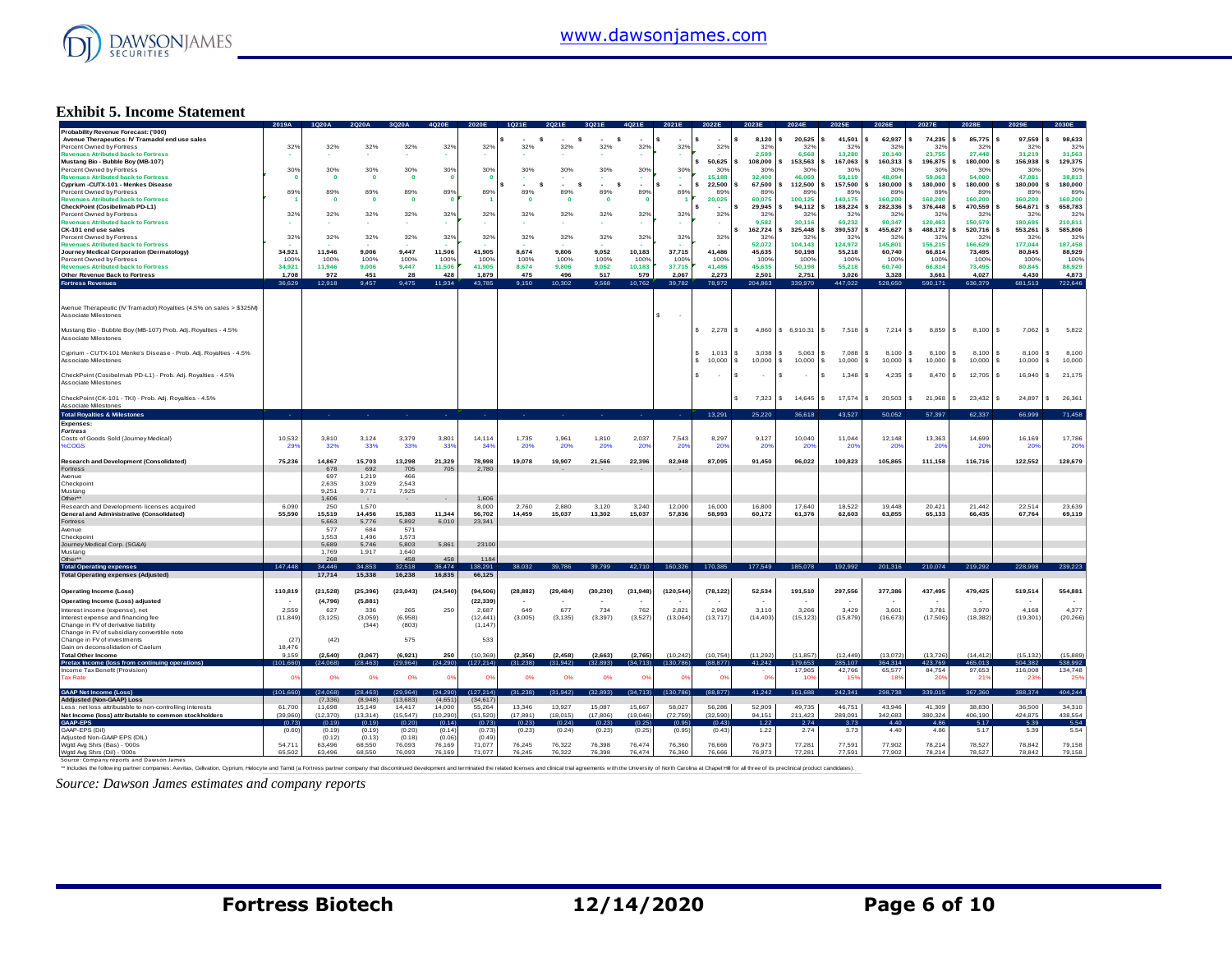

#### **Risk Analysis**

In addition to the typical risks associated with development stage specialty pharmaceutical companies, potential risks specific to Fortress Biotech are as follows:

**Financial risk.** The company may need to raise capital in the marketplace in order to successfully push its products into the next phase, and there can be no assurances that the company will be able to successfully raise capital and or do so on favorable terms.

**Clinical and regulatory risk**. Lead products must start and complete clinical trials. Trials may not produce results sufficient for regulatory approval.

**Partnership risk.** Fortress Biotech may seek partnerships for clinical development support and commercialization. We have no specific knowledge of any discussions with possible partners today, and there can be no assurances that the company will be able to secure a favorable partnership.

**Commercial risk.** There are no assurances that the company will be able to secure favorable pricing, commercially launch products, and achieve significant market share to become profitable.

**Legal and intellectual property risk.** The company may have to defend its patents and technical know-how, and there can be no assurances that the patents will not be infringed or will be held as valid if challenged, and or that the company may infringe on third parties' patents.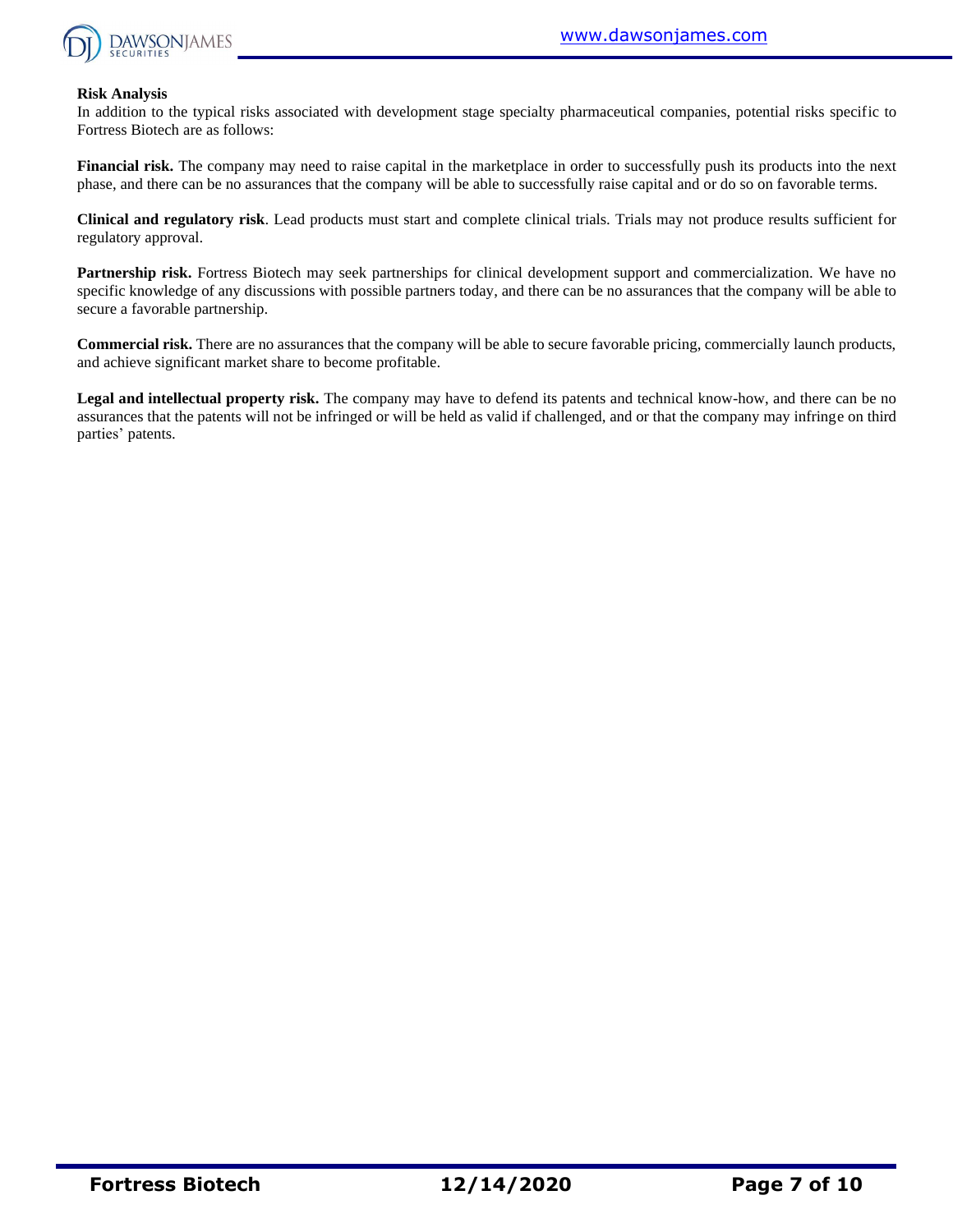



Companies mentioned in this report, working with Fortress and or part of valuation discussion:

Alexion (ALXN/NASDAQ)-Not covered.

InvaGen Pharmaceuticals – (Private).

St. Jude Children's Research Hospital (Private).

Mustang Bio (MBIO/NASDAQ) – Not covered.

Checkpoint Therapeutics (CKPT/NASDAQ) – Not covered.

Avenue Therapeutics (ATXI/ NASDAQ) – Not covered.

Caelum Biosciences (Private).

Journey Medical Corporation (internal Fortress company).

Cyprium Therapeutics (Private).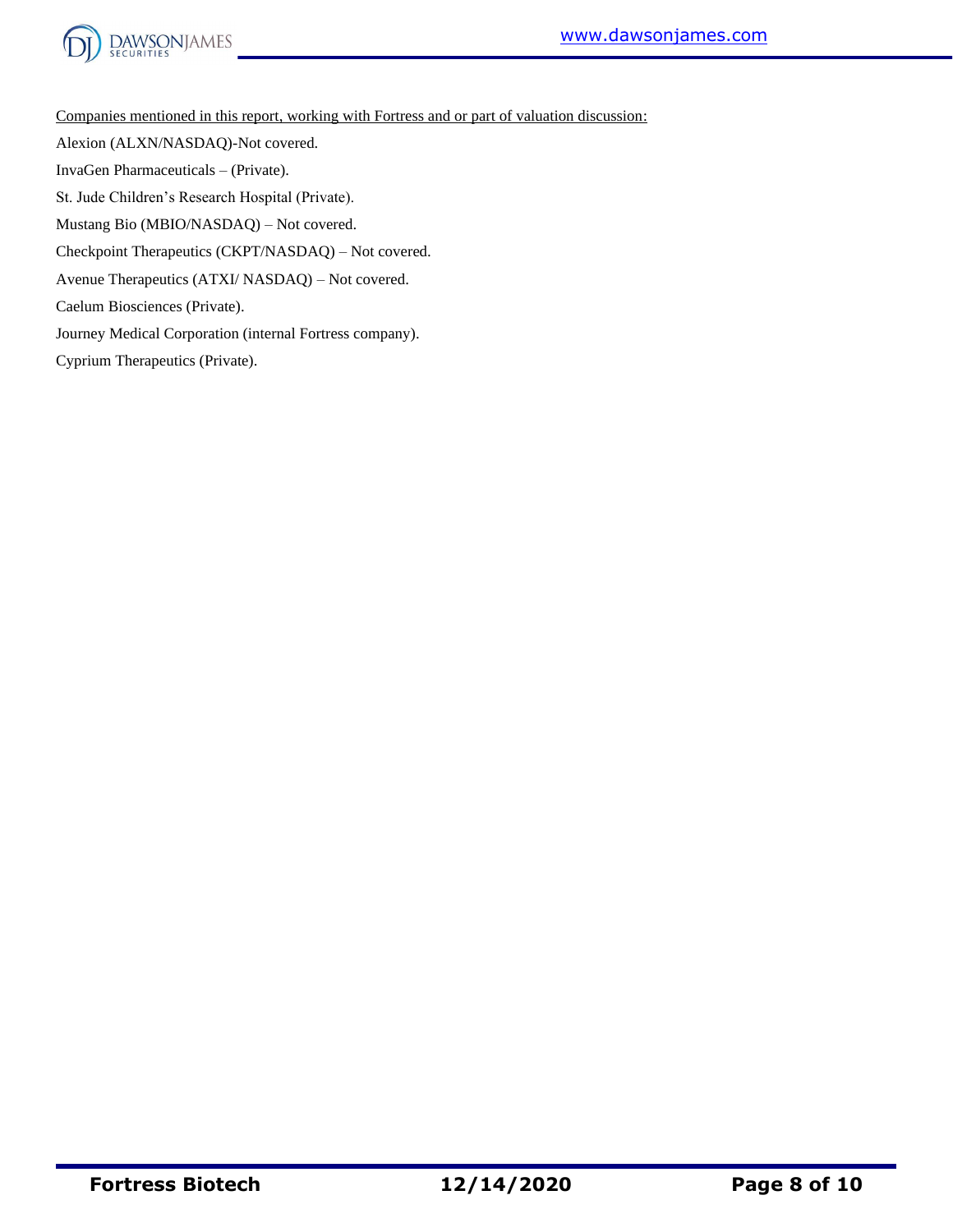

#### **Important Disclosures:**

#### **Price Chart:**



- Initiated Buy August 26, 2019, Price Target \$19.00
- Update Buy September 17, 2019, Price Target \$19.00
- Update Buy November 4, 2019, Price Target \$19.00
- Update Buy December 11, 2019, Price Target \$19.00
- Update Buy December 23, 2019, Price Target \$19.00
- Update Buy January 15, 2020, Price Target \$19.00 Update – Buy February 14, 2020, Price Target \$19.00
- Update Buy February 20, 2020, Price Target \$19.00
- Update Buy March 30, 2020, Price Target \$19.00
- Update Buy May 14, 2020, Price Target \$19.00
- Update Buy July 31, 2020, Price Target \$19.00
- Update Buy September 8, 2020, Price Target \$19.00
- Price Target Change Buy October 12, 2020, Price Target \$15.00
- Update Buy October 20, 2020, Price Target \$15.00
- Price Target Change Buy November 10, 2020, Price Target \$16.00
- Update Buy December 14, 2020, Price Target \$16.00

Dawson James Securities, Inc. (the "Firm") is a member of the Financial Industry Regulatory Authority ("FINRA") and the Securities Investor Protection Corporation ("SIPC").

The Firm does not make a market in the securities of the subject company(s). The Firm has not engaged in investment banking relationships with FBIO in the prior twelve months, as a manager or co-manager of a public offering and has received compensation resulting from those relationships. The Firm may seek compensation for investment banking services in the future from the subject company(s). The Firm has received other compensation from the subject company(s) in the last 12 months for services unrelated to managing or co-managing of a public offering.

Neither the research analyst(s) whose name appears on this report nor any member of his (their) household is an officer, director or advisory board member of these companies. The Firm and/or its directors and employees may own securities of the company(s) in this report and may increase or decrease holdings in the future. As of November 30, 2020, the Firm as a whole did not beneficially own 1% or more of any class of common equity securities of the subject company(s) of this report. The Firm, its officers, directors, analysts or employees may affect transactions in and have long or short positions in the securities (or options or warrants related to those securities) of the company(s) subject to this report. The Firm may affect transactions as principal or agent in those securities.

Analysts receive no direct compensation in connection with the Firm's investment banking business. All Firm employees, including the analyst(s) responsible for preparing this report, may be eligible to receive non-product or service-specific monetary bonus compensation that is based upon various factors, including total revenues of the Firm and its affiliates as well as a portion of the proceeds from a broad